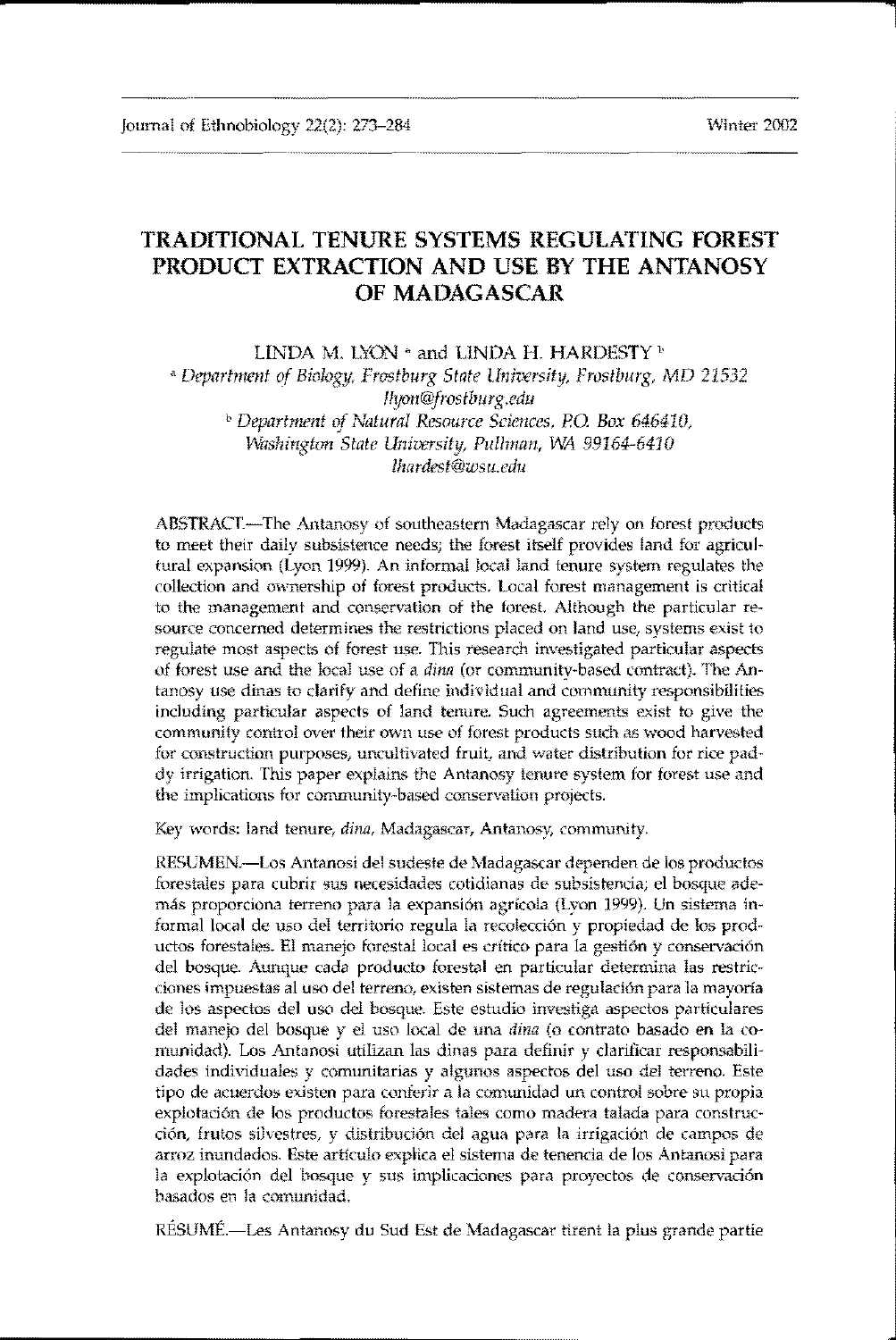de leur subsistance quotidienne de la forêt qui fournit également la terre pour l'expansion agricole (Lyon 1999). Un régime foncier local officieux régit la cueillette et la propriété des produits de la forêt. La gestion forestière locale est essentielle à l'aménagement et à la conservation de la forêt. Bien que les ressources particulières déterminent les restrictions imposées sur l'utilisation des terres, des systèmes en place régissent la majorité des aspects de l'exploitation de la forêt. Ce projet a étudié des aspects particuliers de l'exploitation de la forêt et l'utilisation locale d'une dina (ou contrat communautaire). Les Antanosy ont recours aux dinas pour clarifier et définir les responsabilités individuelles et communautaires et certains aspects du régime foncier. De tels accords permettent à la communauté de contrôler leur propre exploitation des produits forestiers, comme la coupure des arbres pour le bois de construction, la cueillette des fruits sauvages, et la distribution de l'eau pour l'irrigation du riz paddy. Cet article explique le système foncier des Antanosy pour l'exploitation de la forêt et ses conséquences pour les projets communitaires de conservation.

## **INTRODUCTION**

In many traditional societies, community-based, informal land tenure<sup>1</sup> defines social relationships between people and their property at a level of land management that often overrides government control of the area (Lynch and Alcorn 1994). Indigenous cultures often establish tenure systems to regulate natural resource use and prevent overuse of a resource by any one person, and satisfy human needs (Glaesl 2000). Tenure can determine who is allowed to use a particular resource and the circumstances surrounding that use. It is through these relationships that land-use rules are developed (Lynch and Alcorn 1994).

Understanding relationships among members of an indigenous culture is crucial in the design of successful conservation or development projects. Experience reveals that many project planners fail to consider this. Conservation and development projects in many "third world" countries are often based on community management systems. Integrated conservation and development projects (ICDP) in the early 1990s are examples of projects that were designed for first world conditions. Intended to unite a village or set of villages at a community level, these projects failed in areas where strong kinship ties and conflicting local land tenure systems existed. The point here is not so much that ICDP projects should have been managed at a family level, but that a thorough investigation of the region's land tenure systems should have been part of the project design.

This paper will discuss the Antanosy's land tenure system in terms of how it is used to manage the collection and ownership of forest products. Given this indigenously designed and managed system for regulating forest products, we argue that only by designing a conservation system around a local management plan will forest resource conservation plans be successful.

### **METHODS**

Study Area.-The eastern region of Madagascar covers just under half the island, extending westwards from the east coast to cover the central highlands. This area is thought to originally have been completely forested, but much of the forest has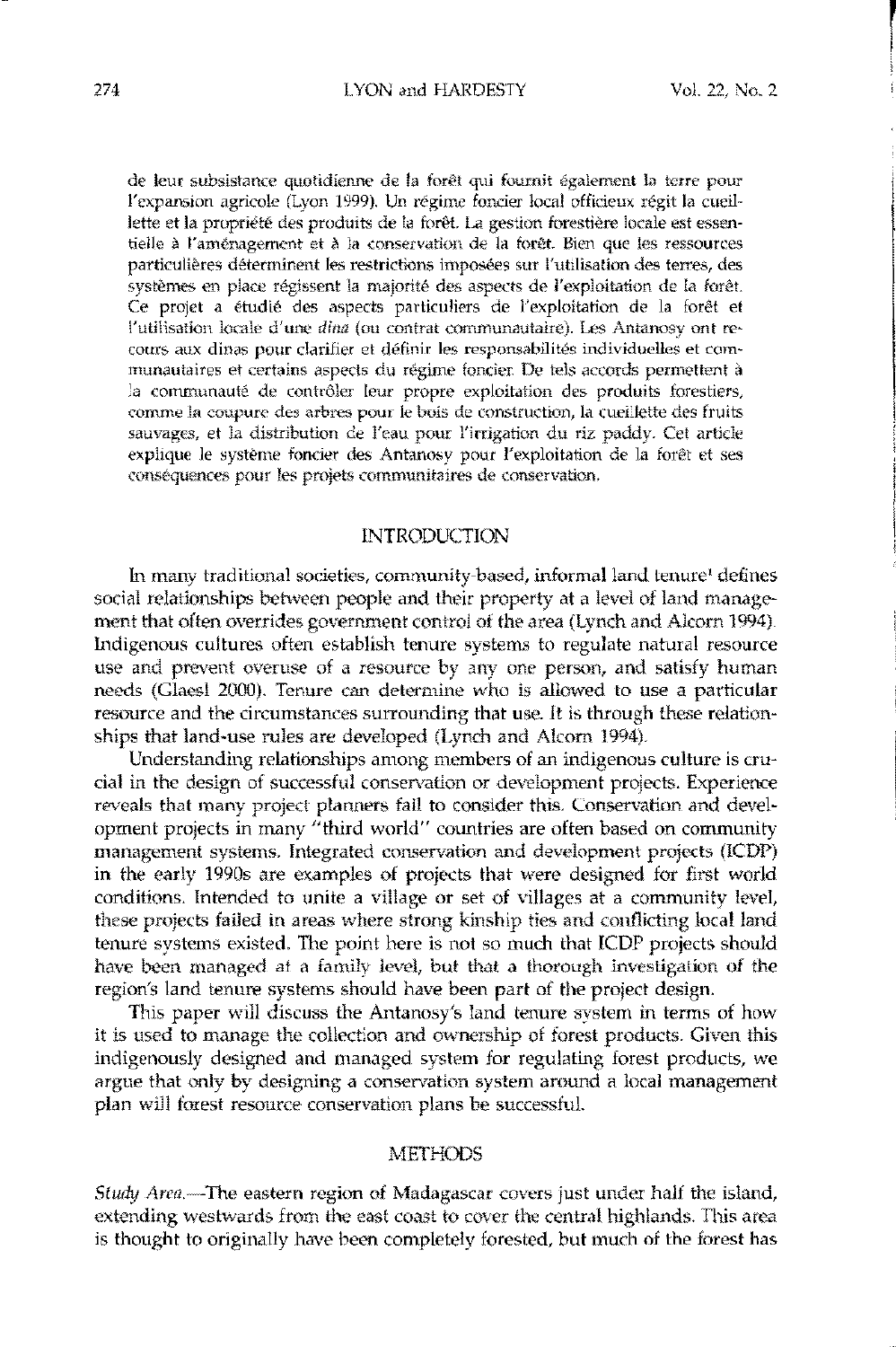now been replaced by a mosaic of cultivation and secondary rain forest (Harcourt and Thornback 1990). Field research was conducted from 1995-1998 in the Tsitongambarika classified forest, Parcel I (24°50' 5, 46'53' E), a government established mixed secondary and dense rain forest that is part of the coastal strip of southeastern Madagascar (Direction des Eaux et Forets and Conservation International 1993). The forest is actually divided into two connected sections. the more southern Parcel I and Parcel II. Parcel I was created in 1965 with 9,530 ha reserved to act as a buffer for the larger and more unique area of the now named Andohahela National Park. In 1970, the Malagasy Ministry of the Environment enlarged the reserve by establishing Parcel II which induded another 38.930 ha to the north, as they felt that Parcel I was not an adequate buffer for the large and heavily visited forests of Andohahela (Direction des Faux et Forets and Conservation International 1993). The region where this research was conducted was under local jurisdiction by the people belonging to the Fokontany of Tamboro. (A *foknntany* is the lowest ranking administrative level recognized by the Malagasy government and is usually made up of several villages or approximately 1,000 people.) The Fokontany of Tamboro consists of seven villages that rely almost solely upon the Tsitongambarika for their forest product needs. Villages are between one and four kilometers from one another and three to five kilometers from the forested region of Tsitongambarika.

The Antanosy constitute the majority of the inhabitants of the southeastern region of Madagascar, which encompasses the Tsitongambarika Classified Forest. Today, like other etlmic groups of the south, they are thought to be among the country's poorest people. living on what they find in the forest or eking out a meager existence with irrigated paddy rice *(Oryza sativa* L) (Figure 1) and cattle (Bos indicus).

The ancestors of the Antanosy migrated from northern Madagascar to the area approximately 150-200 years ago (Mittermeier et al. 1994). The modern Antanosy are mixed wilh others who passed through the area, The first were from the Zafiraminia Dynasty who arrived in northern Madagascar from the Persian Gulf or Indian subcontinent (Goodman and Patterson 1997) and crossed the island to the Antanosy region. The people of the dynasty declared themselves princes and kings upon their arrival and came with advanced innovations. Later the French gained a foothold in Madagascar during their voyages to the East Indies, as did the Portuguese. who used the area as a stopover en route to India. The Merina people of the high plateau of Madagascar came from a third direction and stayed in the Antanosy region for several years during their nineteenth-century expansion period (Goodman and Patterson 1997).

The region encompassed by the Fokontany of Tamboro is approximately 4 km from east to west and 2 km from north to south. The seven villages that make up the Fokontany of Tamboro are accessible only by footpath. Each village is approximately 2-3 km from one edge of the protected forest. Although Tamboro once had a dirt road running through it that could be accessed by vehicle. the road has fallen into disrepair and is no longer used. Today a vehicle-accessible dirt road exists to the west of Tamboro. Most villagers use this road when relying on public transport or for transport of their agricultural products to the regional market of Fort Dauphin.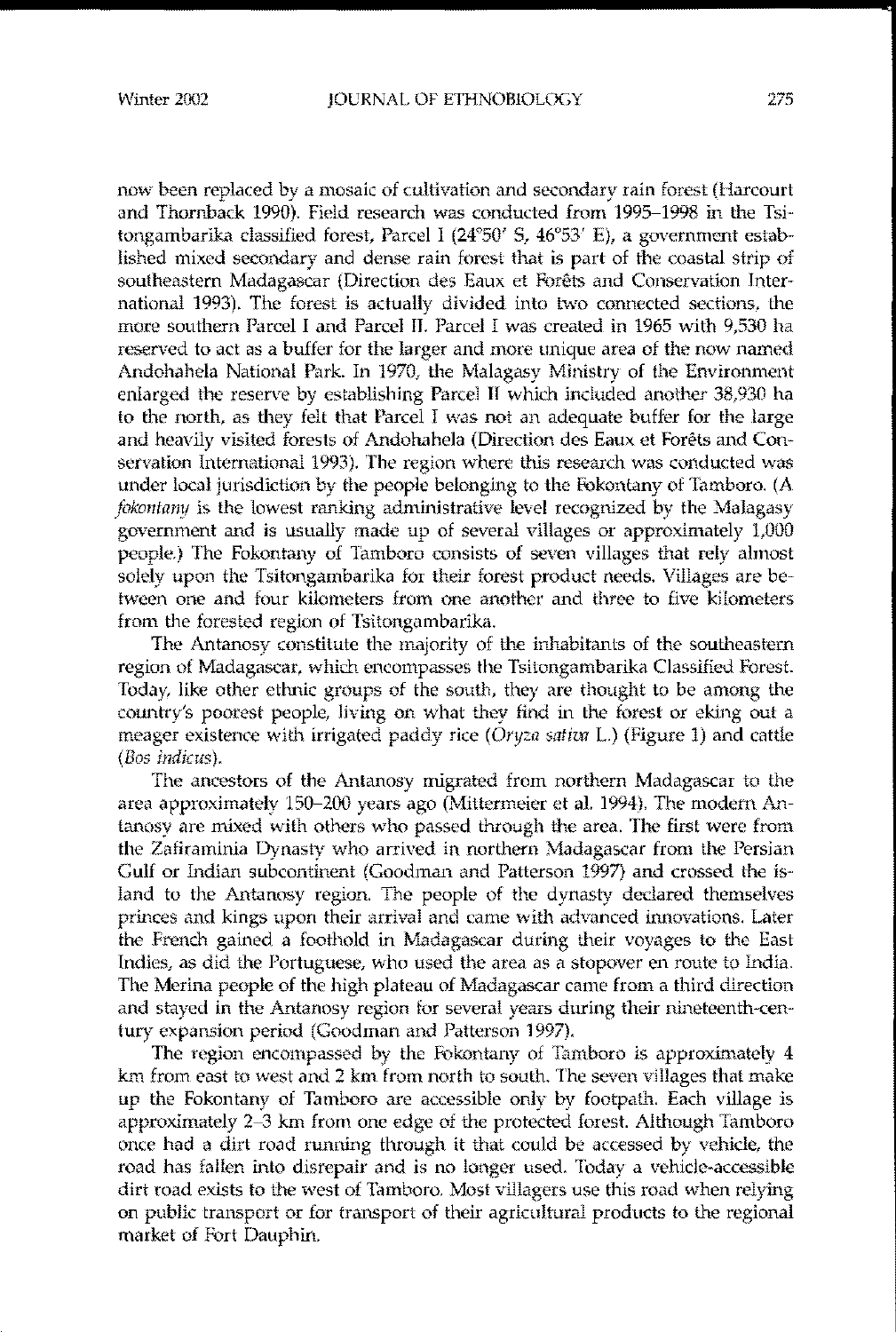

FIGURE 1.-Irrigated paddy rice near the Fokontany of Tamboro, Madagascar. Photograph by Linda Lyon.

Population Census.....-Prior to the onset of fieldwork a meeting was held with village leaders to acquire permission to conduct interviews. It was explained to them that the study was to help the first author complete her academic degree and part of her service as a Peace Corps Volunteer in Tamboro. Also, since the first author had lived in Tamboro for approximately eight months as a Peace Corps volunteer before beginning the survey, villagers knew her and most had accepted her into their homes. She had become a friend to many village women through an earlier

**•**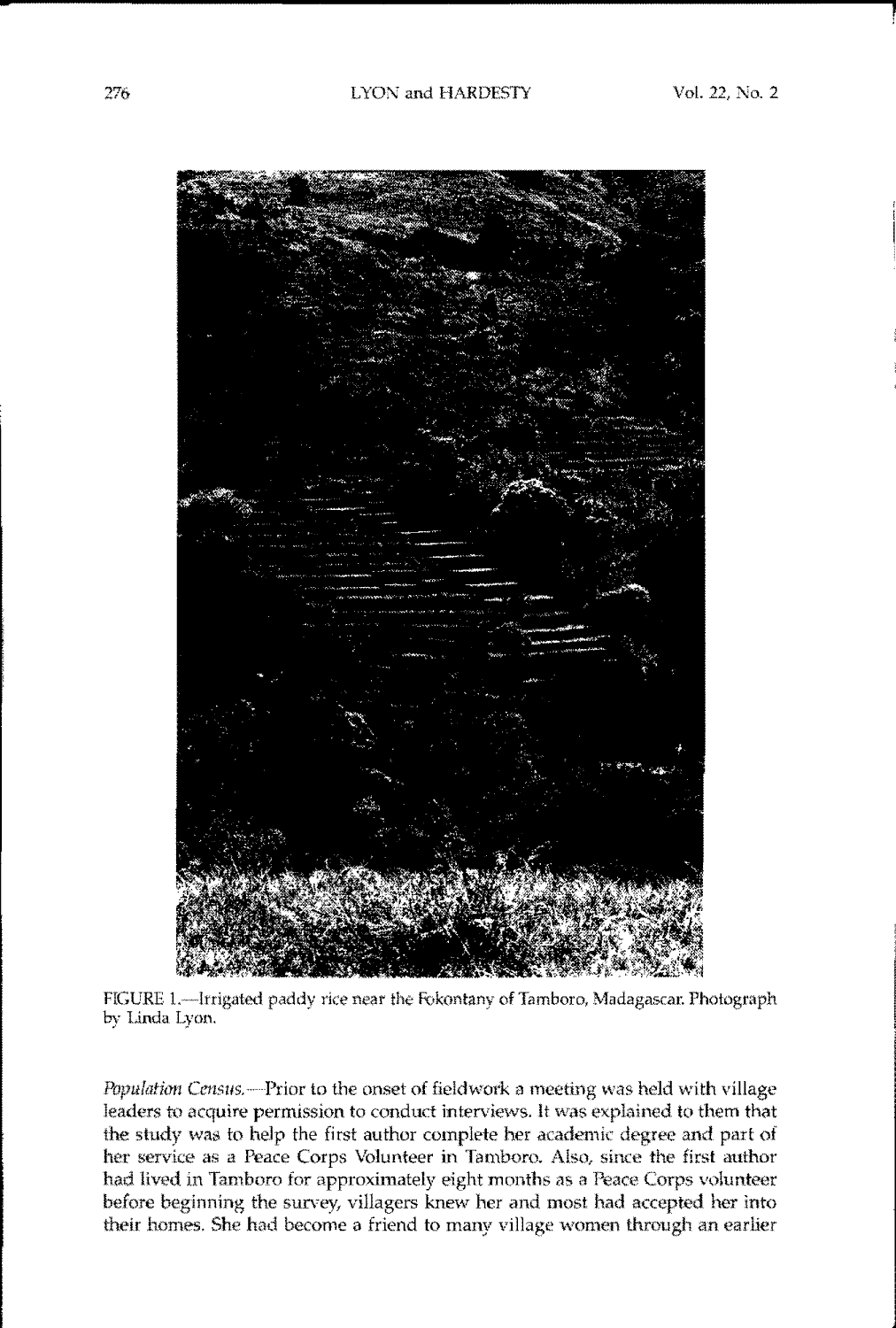gardening cooperative she helped them organize. The second author was introduced to the Tamboro community before the first phase of the study to aid in research design, The second author was essential for the data analysis and the writing of the final manuscript.

This study began with a census of all villages in Tamboro to define the sample frame for subsequent data collection, A total of 304 households were found within Tamboro in August, 1995, An acceptable sample size was calculated from the total number of households in Tamboro using the formula described by Krejcie and Morgan (1970), and 170 interviews were conducted,

The household (also referred to as a family in this study) is based on paternal kin relationships of marriage, relatives sharing the same house or sharing common food preparation or consumption (Durbin 1990), The household usually remains economically independent from a larger family group yet share in the larger family's agricultural production. This larger family group often makes up one hamlet and several hamlets are found within each village,

*lnterviews*,--lnterview questions were open-ended, allowing informants an opportunity to develop their responses into a conversation, The questionnaire evolved throughout the project, as notes from interviews were transcribed and new themes or ideas developed, New questions were periodically added as topics were identified, and other questions were removed from the questionnaire when they generated a uniform response.

Interviews were conducted from September through mid-November, 1995. Interview times were varied throughout the week and the questions asked did not pertain solely to the current season. Interviews varied in length from fortyfive minutes to two hours depending on the detail of the responses. Interview participants consisted of anyone over the age of fifteen who was part of the household unit and willing to respond to questions during the time of the interview. No one declined to be interviewed. Although most interviews took place in villagers' homes, separate interviews with women were sometimes arranged at a time or place less subject to domination or interruptions by men. Other interviews included key informants such as village eIders, traditional healers, and schoolteachers. These informants were helpful in clarifying viIIagers' responses to particular questions and they usually had insightful viewpoints due in part to their longevity in the region and participation in village affairs.

Three years of participant observation in Tamboro provided additional data and clarified information generated in interviews. Observations of villagers' activities took place throughout the study, during and after interviews, Throughout this time, the first author participated in many activities, including planting and harvesting rice and manioc, collecting firewood, and gathering wild foods, as well as the social activities within Tamboro. Her inclusion in day-to-day activities gave her insight into local uses of natural resources and agricultural production that may not have been gained through interviews alone.

*Coding ami Analyzing Data.-Natural* resource use by villagers was not quantified. Such data would have heen relevant to our objectives but were heyond the scope of the project. Instead this issue was defined by scarcity relative to the previous 10 years and to current needs. Interview results were organized by household,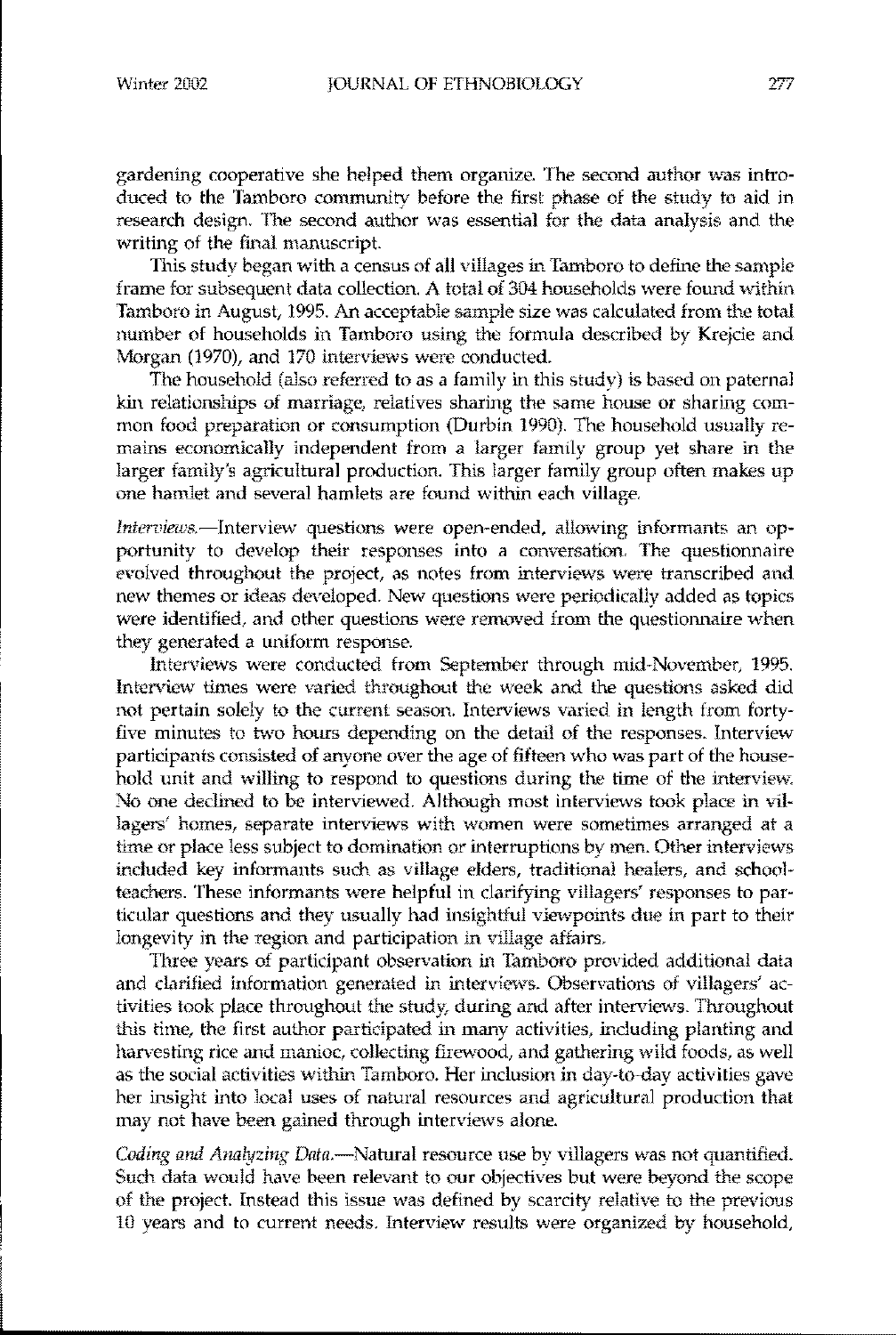date of interview, and gender of the interviewee. No other demographic information about the interviewees was collected. Information that was not recorded during interviews was added to field notes shortly afterward. Grounded Theory (Glaser 1978), a type of qualitative analysis, was used to analyze the data collected from the interviews. The grounding of a theory is achieved when questions are rephrased during an interview and responses are compared with responses from other interviews until there is no doubt about the accuracy of the theory created by the responses. At this point responses are then saturated as described by Glaser and Strauss (1967) and Glaser (1978). Categories of data are then created and analyzed to explore relationships.

### **RESULTS**

*Dinas and the Antanosy Land Tenure System.*-In Madagascar, all villagers living in a fokontany are under the jurisdiction of a local government. Communities create and enforce *dinas,* which are written rules that govern how people live within the community. Dinas codify local traditions or establish formal rules for new cir $current$  **cumstances**, **commonly concerning social** interactions, collective actions such as school repairs, and certain uses of land. It is believed by Madagascar historians that the dina's land tenure provisions are similar to the traditional tenure systems established by the Antanosy before French colonization when villagers were forced to accept foreign ideas of land distribution and use. A dina is usually written by the president of a fokontany, and approved by the community through the votes of lineage heads.

In the study area, the Malagasy Forest Service had established general boundaries for national parks, protected areas, and classified forests. Within these systems villagers could exert further control on the use of their local natural resources. In 1995, a dina limiting the area of forest that could be used for forest product extraction, agricultural fields and grazing was created by the Fokontany of Tamboro. This dina was created with input from local Forest Service officials to aid the villagers in making ecologically sound decisions about forest use. The Forest Service assisted as the need to protect these watersheds is consistent with their **mission to conserve Madagascar's remaining** forests,

Land is owned by family groups who are descendants of the original inhabitants of the region of Tamboro. Previously family members simply chose where they wanted to farm and claimed the land by *miasa-tany* (turning the soil). Currently, most of the arable land is under ownership by family groups, and people new to the region must pay in Malagasy francs for the land or be given it as a gift by one of the older family groups.

Any person who attempts to occupy another person's land is in violation of these land tenure rules and must pay a cash fine to the person, fokontany, or National Malagasy Forest Service. The same penalties apply to people who try to farm areas of the forest designated by the dina as non-cultivated. Although farmers are fined and must relinquish the land, the forest is not necessarily protected, because burning has most likely already occurred by the time the community becomes aware of the violation. So although violators have to atone monetarily for their errors, in reality it is all the users of the watershed who suffer.

-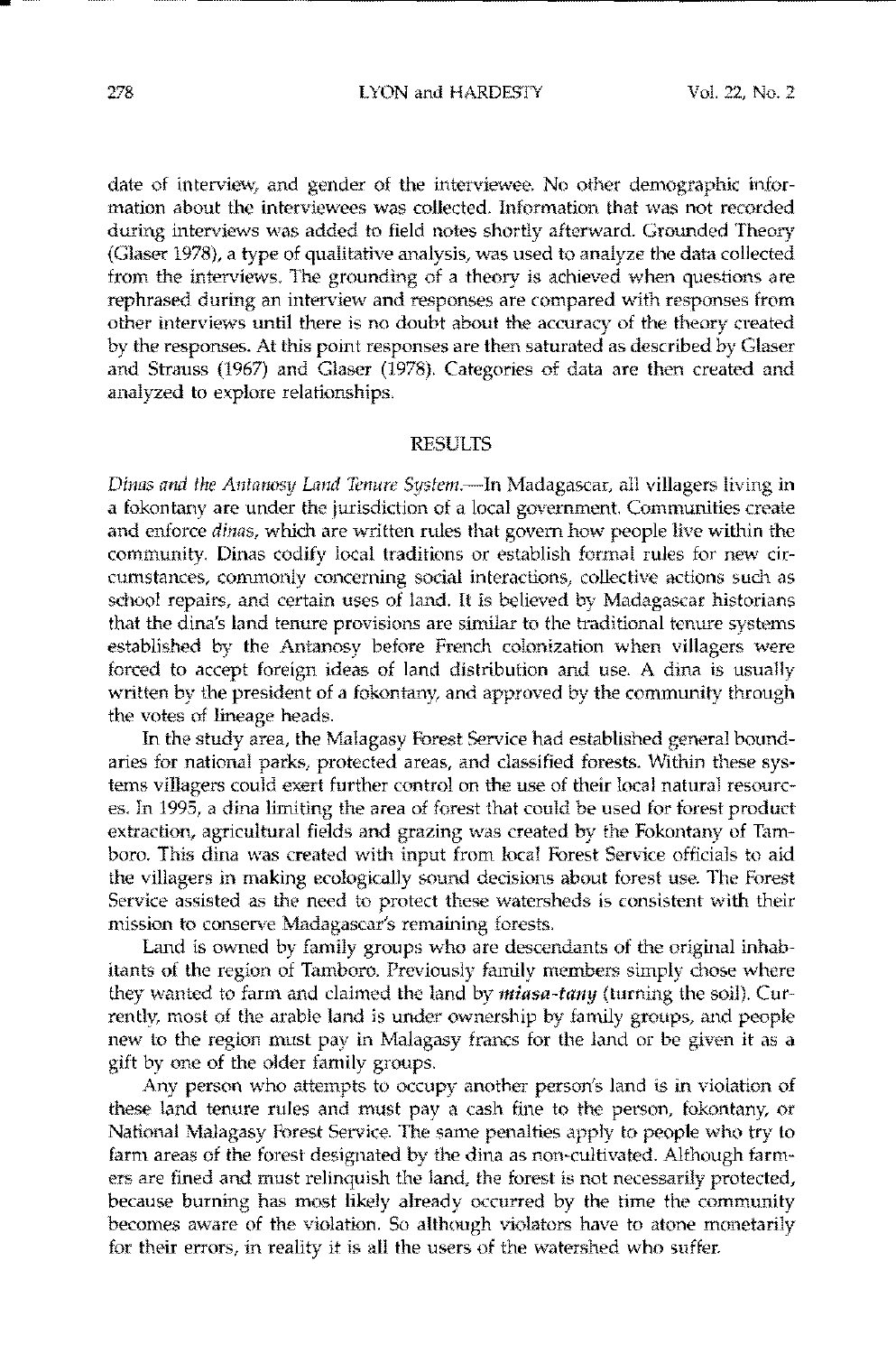While a dina may include rules concerning some natural resources, it does not govern all of them or all their uses (Durbin 1990). In certain situations for example, villagers make their own decisions about natural resource management, including decisions such as how and when to plant what their fields. These less formal land use rules play an important role in management of the forest near Tamboro, including organization of agricultural fields and water rights. They are unwritten<sup>j</sup> communicated verbally, and enforced within the community with no formal outside influence. Rules are enforced through community meetings where violators are compelled to pay in Malagasy francs, rice, or cattle to compensate for their violation.

Normally, individuals or family groups own ditches or canals between rice paddies that are fed by a river that was channeled during the colonial period. The canals are built and maintained by the people whose rice paddies they border. If one person violates another's agricultural or water rights, they must pay a fine to the person or family directly affected. If the violation affects the community's resources, for example fhe building of an unaufhorized canal, fhen the fine is paid in cash to the community as a whole and used for projects such as repairing the schooL

*The Relationship between Proximity and Tenure Rishts.-··*People in all seven villages of the Fokontany make use of the forest on at least a weekly, if not daily, basis to collect forest products either for individual family use or for sale at the local market. The proximity of a hamlet to the forest influences fhe frequency with which the forest is visited. Most villagers living within half a kilometer of the forest visit it twice a day. By comparison, villagers living two kilometers from the forest might visit it every two days. Both men and women feel that it is not safe for women to go into the forest to collect medicinal plants or do any type of agriculture; however this restriction does not seem to involve tenure.

Proximity to the forest also plays a substantial role in the emphasis villagers place upon their relationship to the forest and the use of its products. People living closer to the forest showed more interest in how it was managed fhan villagers located farther from the forest. An example can be seen during the creation of the previously mentioned dina, wherein people from the three villages closest to the forest were more involved than people from other villages.

Neither formal nor informal land rights restrict housing sites. These sites appear to be fairly flexible; consistent with the patrilocality of the society, most sons build their own house within the same hamlet as their parents.

Forest Products Important to Tamboro.-- Five use categories evolved from interviews where people were asked to list the forest products that they relied on to meet their everyday survival requirements: firewood, construction materials, tools, me· dicinal plants, and wild foods. Within these categories the diversity of plant spe· cies used by villagers varied. For example, of the 355 species mentioned by villagers, 37% are used for medicinal purposes, whereas only 3% of this total are used for ceremonial purposes (Figure 2). These data indicate that there may be enough diversity of medicinal plant species so fhat no one species is over-har· vested. The low number of plant species available for ceremonial purposes may be insufficient to meet fhe needs of the entire local populace, and may put stress on those plant populations. Further research, however, on the rate of use and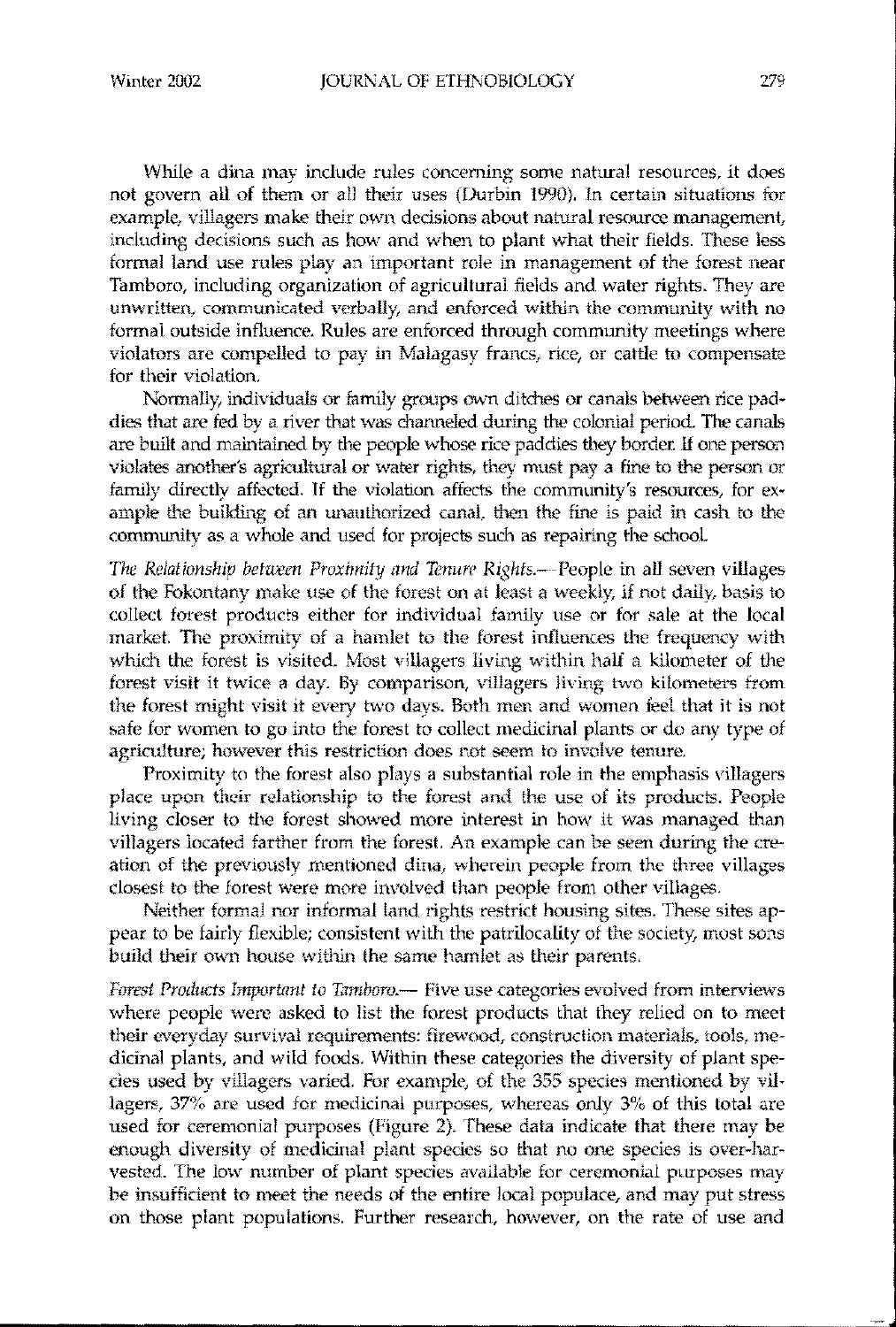

FIGURE 2.-Diversity of plant species used by villagers.

density of a given species would be necessary before this could be verified, AI· though traditional tenure and land use systems regulate forest production extraction and use, in the face of Madagascar's increasing population this system may not be adequate to protect particular species from being over-harvested.

Firewood. Men collect firewood near where they live. Thus, men from the four villages closest to the forest collect most of their firewood there, while men from the other villages collect wood alongside abandoned rice paddies. Villagers explained that this is a matter of convenience, but hamlet location itself is strongly influenced by tenure and kinship, People do not search for particular woods; rather fuel choice depends on what grows in the collection area. WIthin that constraint, *voasary* (Citrus depressa Bory.), kininy (Eucalyptus citrodera Hook.) and von*taky (Strycnos spinosa* Lam.) are the preferred firewood species due to their hot flame and long burning time, but many other tree species are also used. Even though trees or branches are sometimes cut green, the fact that a broad range of species is acceptable for firewood might prevent a fuel shortage. Villagers explained that no species used for firewood is harder to find now than in the past which suggests that there has not been serious pressure on the forest due to demands for firewood.

Construction materials. Villagers prefer cement houses due to their resistance to the elements, but more often have wood and *ravenala* (Raxenala *madagascariensis* Adans.) thatch houses. We have seen houses made of wattle and daub; although they are inexpensive to build, they are less common because they are more difficult to maintain.

Almost all construction materials are collected by young men from the forest and land tenure does not appear to influence collection except in areas where government restrictions within the classified forest apply. Men from all villages make use of all areas of the forest to find building materials. Planks for doors and win·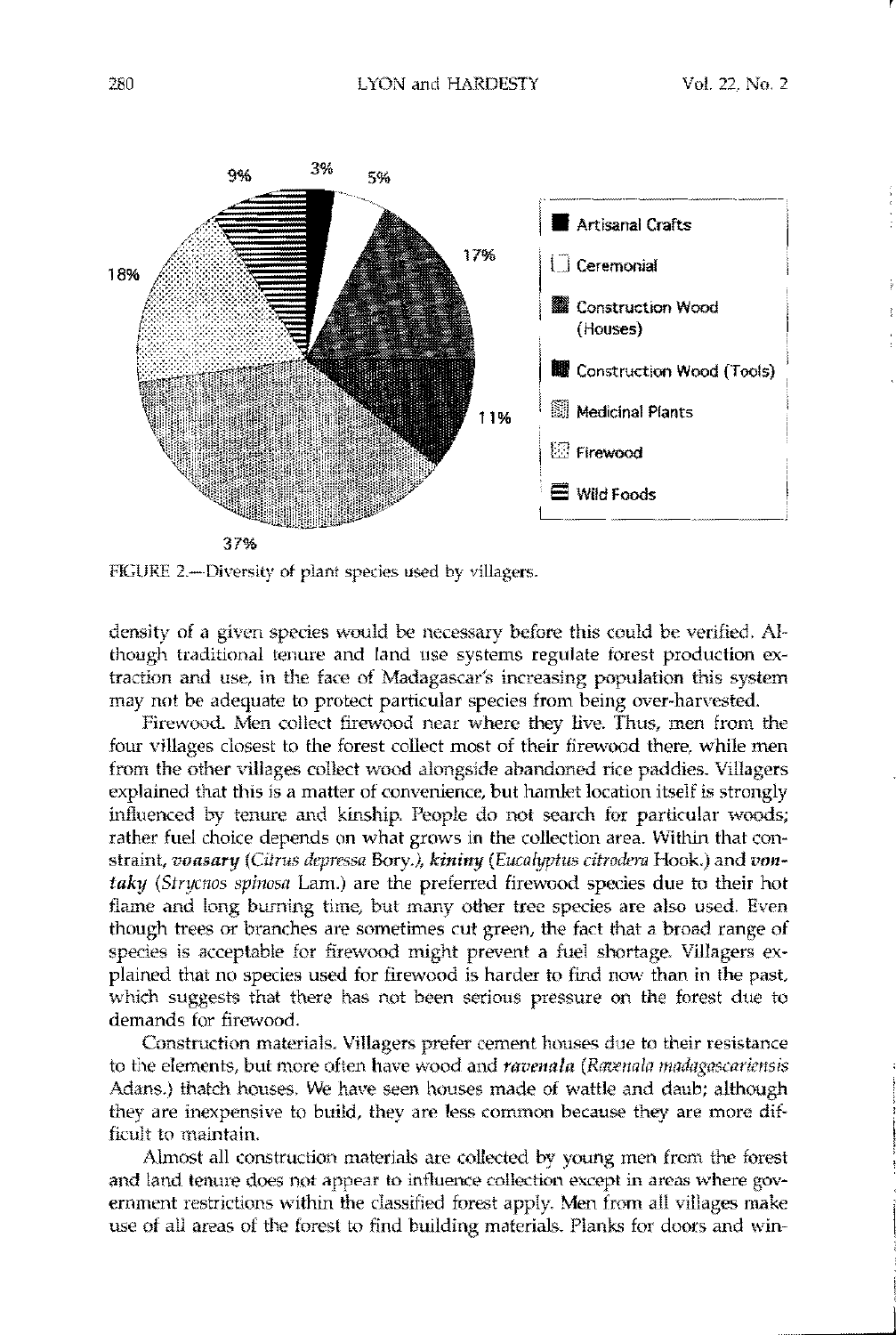dows are made from large, durable wood species such as *grevillean* (Grevillea *banks;i* RBr.). Most people use the hardwoods *magnary (Da/bergiu* sp.) or *kininy* for framing. Due to their strength and resistance to termites, replacement of these timbers is usually not necessary for at least 15 years. *Ravenala* leaves are used as a roofing thatch, and the stems are used as sheathing for the walls. Cord for the roof thatch is peeled bark or Iianas of species such as *taikafotsy (Grewia* sp.).

Of all the forest products extracted from the watershed, only those species used for construction wood are reported to be harder to find than they were 10 years ago. These results indicate a degree of scarcity because of local pressure for construction wood. People feel that large *ravenala* trees are still available in the forest, but had become scarcer. Consequently, the availability of cash had become a limiting factor in construction, as most people had to buy the leaves and stems of *ravenala* at the local market rather than collect their own supply. *Ravenala* was sold at the market by men from other fokontanies around the classified forest.

Tbols. As with construction materials, there do not appear to be any restrictions on the collection of wood for tools based on land ownership. Men of all ages collect wood as necessary to keep themselves supplied with adequate tools for working in their fields. Several varieties of wood are used to create handles for the tools used in farming and building. *Voandelaky (Melia azedarach L.)* is the favorite species of wood for axes, shovels and other tools requiring a very strong handle.

Medicinal plants. General1y middle-aged to older men and women use medicinal plants extensively (Randrianarisoa 1996). 'lounger men and women are not as familiar as their elders with even the most basic plant remedies. Plants can normally be found growing wild near villages or in the forest. No villagers reported planting specifically for medicinal uses. Most people know of at least a few plant remedies for common ailments such as diarrhea, fever, eye infections and burns, and rely on traditional healers or go to the hospital when faced with a more serious or **unusual** illness.

Traditional healers know the most remedies made with plants, but their occupation does not give them more exclusive collection rights. Members of particular families were aware of more remedies than other families, but collection rights appeared to be fairly equal. Men do more oollection of forest plants, such as *Asp/enium* sp., but overall women do more collection and preparation of medicinal plants.

Traditional healers and villagers reported no decrease in medicinal plant availability or fear of a future decline. This stability could be due in part to the fact that most remedies require only parts of a plant so medicinal plants survive harvesting. Stability could also be due to substitution. Most illnesses can be treated with a variety of plants, and Western medicines are also used. Some western medicines are preferred for particular illnesses as most people feel Western medicine is more reliable than plant remedies. Yet western medicine is not used more frequently than traditional medicine, perhaps because of the cost. Further research is currently underway to determine the potential for using medicinal plants as an indicator for forest product scarcity.

Wild foods. Informal land tenure rules affect the harvesting of fruit. Normally, villagers only plant trees on their own land, and ownership of fruit trees is given to the owner of the land. This is, however, dependent on the type of tree. Valuable native and cultivated fruit trees-litchi *(Litchi sinensis Radlk.)*, banana *(Musa sp.)*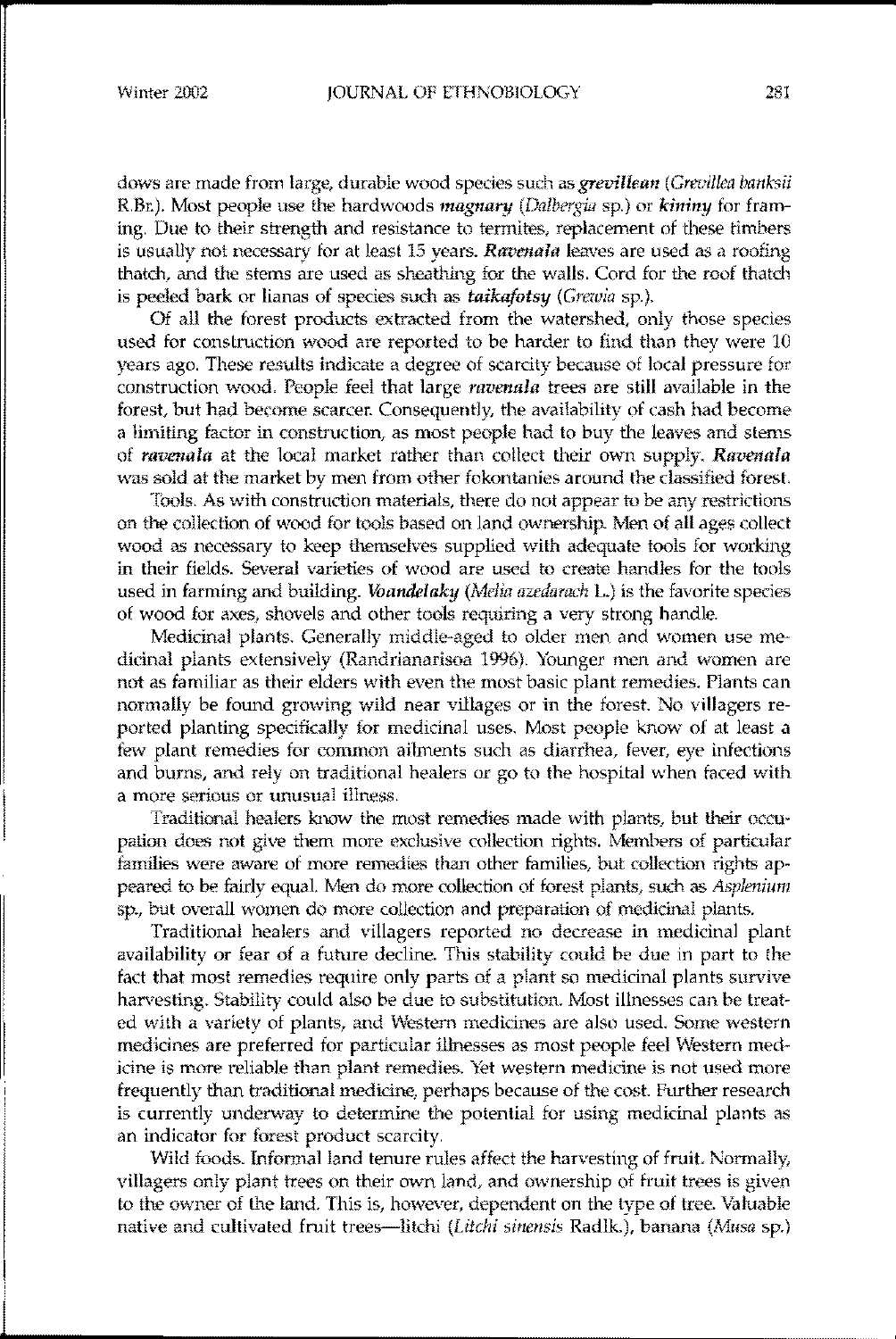(Figure 3), and coffee *(Coffea sp.)*—usually have strict access rights and only the family owning the land under the tree is allowed to harvest the fruit. The fruit of the litchi trees is of such high value that the family may have a guardian watch over them during harvest season. There were no banana or litchi trees growing near the villages that did not belong to a particular family. Occasional theft occurs, but is fairly difficult to accomplish without the thief being seen. Violators usually have to pay the owners of the tree with money or equivalent compensation. Other valuable fruit trees cultivated around the village indude; coconut (Co*cos nucifera* L.), papaya *(Carica papaya L.), corossolier (Annona muricata L.), and* avocado *(Persea americana* Milt). Although these trees are not as valuable as litchi, banana and coffee, they are still economically important to lower income families who sell the fruit to supplement their income.

Less valuable fruit trees. induding oranges (Citrus *sinensis* Osbeck), lemons *(Citrus limon* L.Burm), mandarins *(Citrus reth:ulaia* Blanco), guava *(Psidium* sp.), mmgO€s*(lvlangifera indica* L.), tamarind *(Tamarindus* indira L.), and jack fruit *(Artocarpus integrifolia* L.t.), are cultivated and can be found growing wild in or around villages. Their market value is lower due to their relative abundance. Most of these species, although introduced, are considered common property resources even if they are located on a particular family's land. Often their ownership history is no longer known or they may have propagated naturally.

#### DISCUSSION

The traditional land tenure system plays a role in the use of most forest resources by the Antanosy at this time. Although the rigidity of land tenure seems to depend on the resource (i.e., water, fruit, land), land tenure controls all aspects of forest use. Dinas are used by the Antanosy to manage particular aspects of forest resource use within the constraints of the local tenure system. The 1995 dina was designed to conserve a particular area of the watershed to protect the tributaries that feed a larger water source. In order to protect the river that provides irrigation for most farmers, all Tamboro villagers agreed to, and thus are bound to obey, a dina that restricted all citizens' use of the forested land near the tributaries. This arrangement demenstrates that it is possible for the Antanosy to collaborate and  $m$ aintain community level management decisions pertaining to land tenure.

Often community-based conservation projects designed by researchers and development agents fail to incorporate the traditional tenure systems practiced by local people into conservation efforts. Such projects frequently fall short of identifying local people's needs and conservation issues (Stevens 1997). This is because these projects often take into account only formal or government systems of land use, which might conflict with traditional management systems. Exploring communities' existing land use systems can help identify critical issues and reveal **how local tenure systems can support conservation goals.**

Given the rapid rate of environmental destruction in Madagascar, urgent at· **tention is being given to conserving the cotmtry's remaining natural resources,** The information developed in this study suggests an important key to curtailing Madagascar's loss of the rain forest. Local, traditional systems of land tenure and resource allocation may exist that can be an obstacle or an asset to development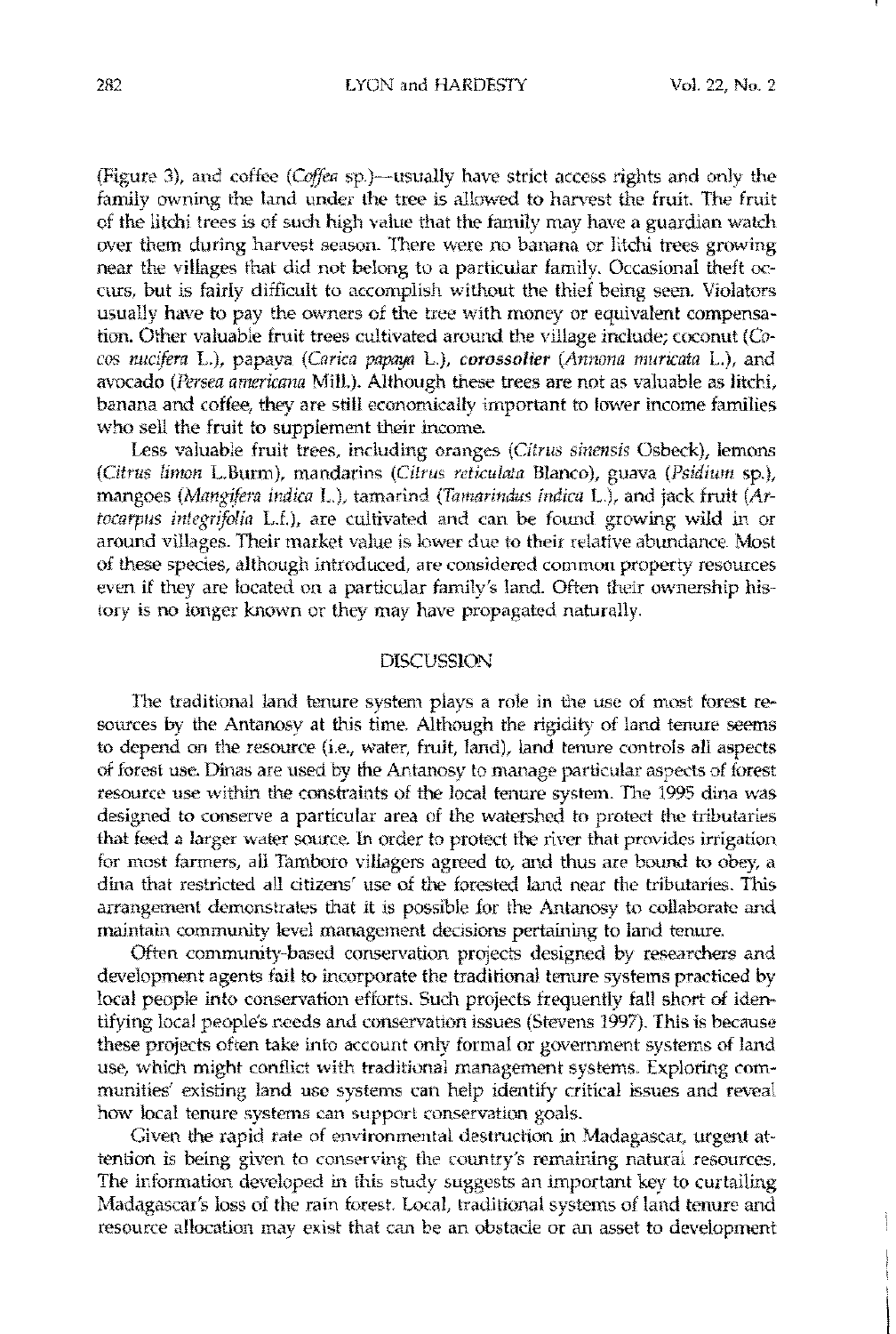

FIGURE 3.-Man from the Fokontany of Tamboro with harvested forest foods (Musa sp. on the left and and Menihot esculenta on the right). Photograph by Linda Lyon.

efforts. Although this research is specific to the people of Tamboro, all those working on community-based conservation projects in Madagascar and other nations should understand, and when possible work within, functioning tenure and land use systems to enhance the long-term success of conservation projects.

### **NOTES**

<sup>1</sup> Informal land tenure is defined as bundles of individual rights that determine the use and ownership of particular resources. Within the informal land tenure system a collective group of individuals or a family group may own a resource (i.e., land), but individuals not within these groups may have ownership of a part of this resource (i.e., trees on the land). It is also important to note that often informal land tenure can exist within a formal (legal) land tenure system or might override such a system depending on the stability and enforcement of the formal system.

#### REFERENCES CITED

- Direction des Eaux et Forêts and Conservation International. 1993. Conservation International Field Report No. 21, August 1992.
- Durbin, J. 1990. An Investigation of the Role of the Local Community in the Successful Maintenance of Protected Areas in Madagascar. Ph.D. Disserta-

tion, The Durrell Institute of Conservation and Ecology (DICE), The University, Canterbury, Kent, U.K.

Glaesl, H. 2000. Community-level marine resource management and the spirit realm in coastal Kenya. Women in Natural Resources 21(4):35-42.

Glaser, B.G. 1978. Theoretical Sensitivity.